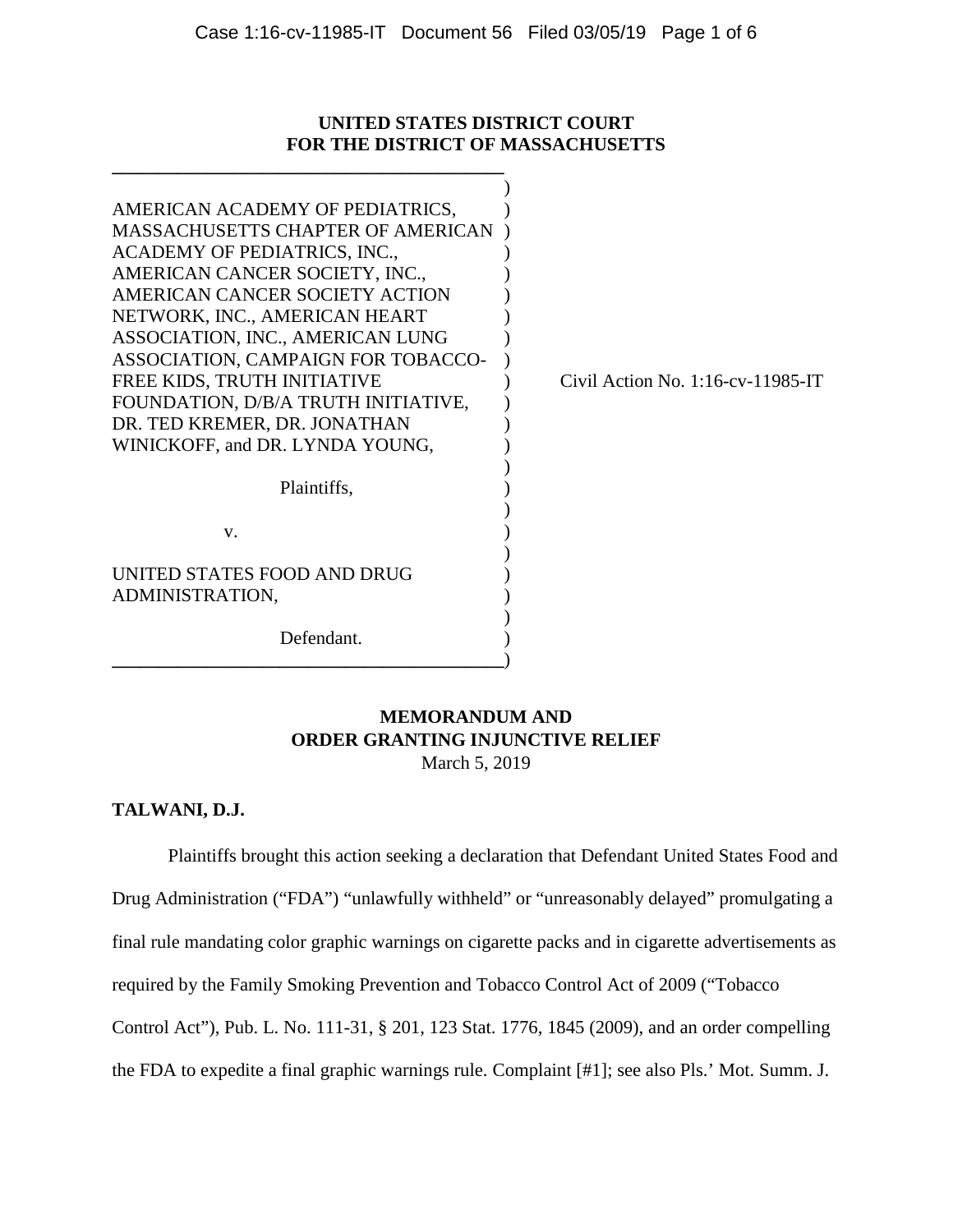#### Case 1:16-cv-11985-IT Document 56 Filed 03/05/19 Page 2 of 6

2 [#27]. On the parties' cross-motions for summary judgment, the court found that the FDA has both "unlawfully withheld" and "unreasonably delayed" agency action, and that pursuant to the Administrative Procedure Act, 5 U.S.C. § 706(1), the court must compel agency action. Mem. & Order, 2, 15 [#50].

The court sought further input from the parties as to the proper time frame for the agency to act. Id. at 15. Having reviewed Defendant's Statement Regarding Proposed Expedited Rulemaking Schedule ("Def. Proposed Schedule") [#53], and Plaintiffs' Response to FDA's Proposed Schedule and Request for Urgent Action ("Pl. Response") [#54] and Renewed Request for Urgent Action [#55], and taking judicial notice of the Agency publicized rule-making activities, the court compels the Agency to act in accordance with the schedule set forth below.

#### **I. Background**

The background to this dispute is set forth in detail in the Memorandum and Order [#50], which the court incorporates herein. In brief, Congress directed the FDA that the new graphic warning rule mandated by the Tobacco Control Act was to be promulgated within two years of the statute's enactment, or by June 22, 2011. Tobacco Control Act Pub. L. No. 111-31, 101(b), 123 Stat. 1776, 1845 (2009), § 201, codified in 15 U.S.C. § 1333(d) (2012). The FDA initially met the deadline for promulgation of the rule, but the United States District Court for the District of Columbia enjoined the rule before its effective date, R.J. Reynolds Tobacco Co. v. Food  $\&$ Drug Admin., 823 F.Supp.2d 36 (D.D.C. 2012), and subsequently granted summary judgment to the tobacco company challenging the rule. R.J. Reynolds Tobacco Co. v. Food & Drug Admin., 845 F.Supp.2d 266 (D.D.C. 2012). On appeal, the United States Court of Appeals for the District Columbia Circuit found that the FDA "failed to present any data – much less the substantial evidence required under the Administrative Procedure Act ('APA') – showing that enacting their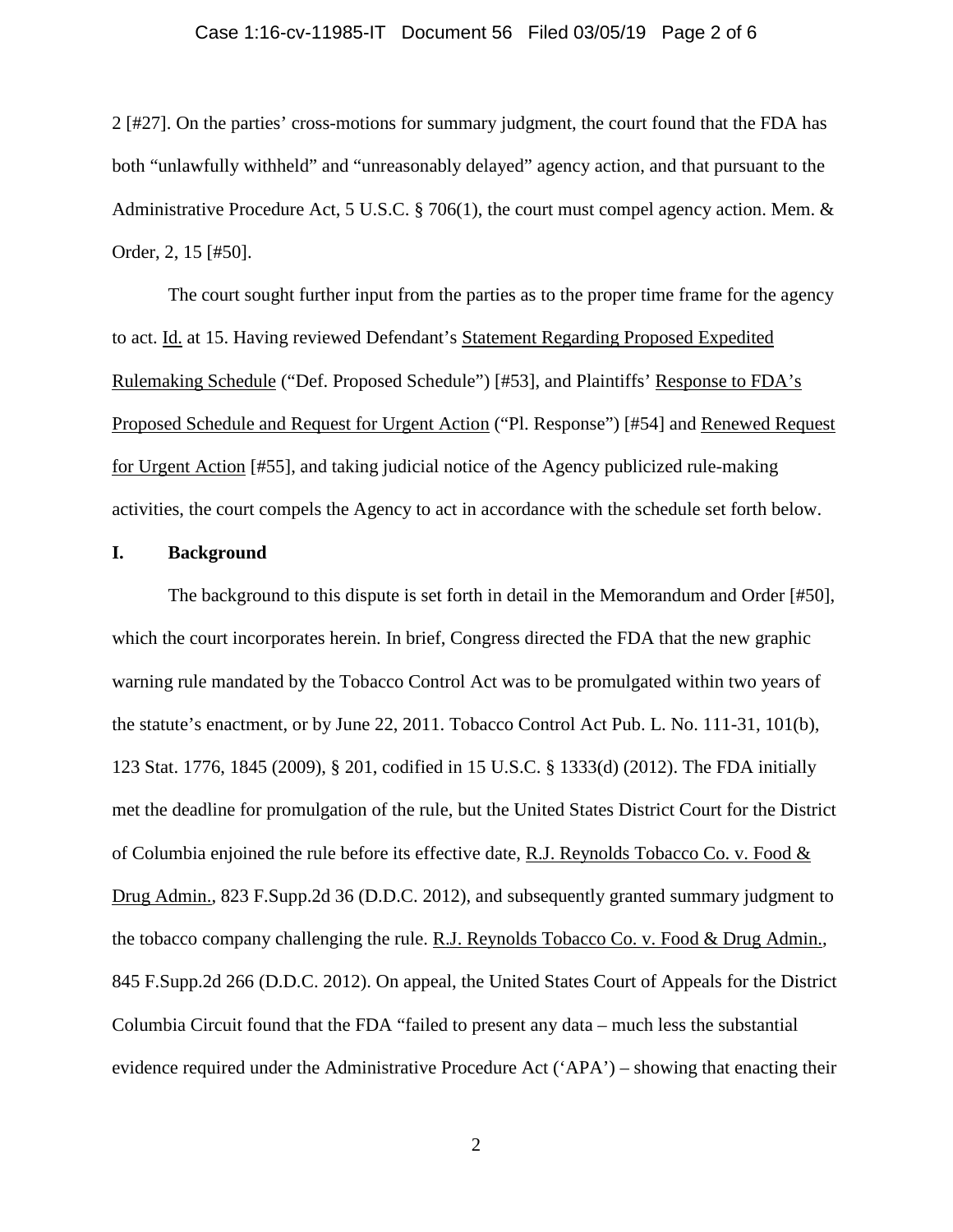#### Case 1:16-cv-11985-IT Document 56 Filed 03/05/19 Page 3 of 6

proposed graphic warnings will accomplish the agency's stated objective of reducing smoking rates." R.J. Reynolds Tobacco Co. v. Food & Drug Admin., 696 F.3d 1205, 1222 (D.C. Cir. 2012), overruled in part by Am. Meat Inst. v. U.S Dep't of Agric., 760 F. 3d 18, 26 (D.C. Cir. 2014) (en banc). The D.C. Circuit vacated both the rule and the permanent injunction issued by the district court, and remanded to the FDA. Id. On March 15, 2013, the Attorney General reported to Congress that the FDA intended to undertake research to support a new graphic warnings rule. Pls.' App. Ex. 2, 3 [#30-1]. It is the FDA's subsequent action (or lack of action) that prompted this litigation.

Prior to the court's issuance of its Memorandum & Order, the FDA estimated that a final rule mandating color graphic warnings as required by the Tobacco Control Act would be submitted to the Office of the Federal Register in November 2021, First Suppl. Def.'s L.R. 56.1 Statement of Undisputed Material Facts ("Def.'s 1st Suppl.") 2 [#42], a date more than eight and a half years after the Attorney General's March 15, 2013, report to Congress. Plaintiffs argued that the FDA has violated the Administrative Procedures Act by "unlawfully withholding" agency action by failing to promulgate the new graphic warnings, or in the alternative, has "unreasonably delayed" the final rule. Pls.' Mem. in Supp. of Mot. Summ. J. ("Pls.' Mem.") 2 [#28], citing 5 U.S.C. § 706(1).

Under the "unlawfully withheld" analysis, the court concluded that the D.C. Circuit's vacatur and remand back to the agency did not free the FDA from Congressional mandates and allow the FDA to promulgate this rule at whatever pace it chooses. Instead, "[w]hile the vacatur may reset the two-year clock, it does not negate the FDA's continuing obligation to comply with Congress' deadlines." Mem. & Order [#50] at 10. The court also found that in light of the timeline originally set forth by Congress, the FDA's proposed timeline (and work completed thus

3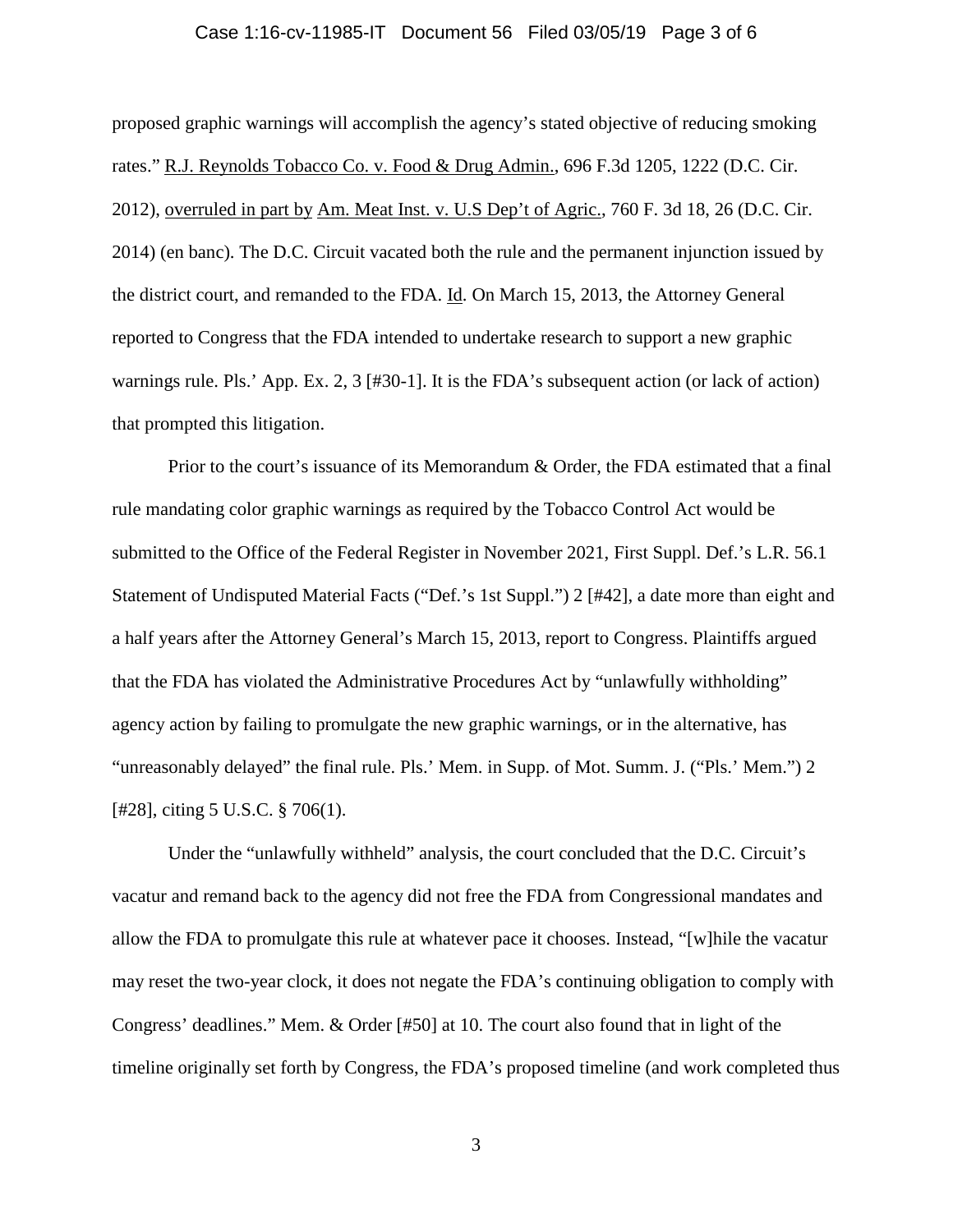#### Case 1:16-cv-11985-IT Document 56 Filed 03/05/19 Page 4 of 6

far), the human health and welfare at stake, and the lack of competing priorities enumerated in the FDA's brief, the FDA has failed the factors set forth in Telecommunications Research and Action Center, et. al. v. Federal Communications Commission, 750 F.2d 70 (D.C. Cir. 1984) ("TRAC"), that the FDA asked the court to apply. Mem. & Order, 15 [#50].

The court concluded that because the FDA has both "unlawfully withheld" and "unreasonably delayed" agency action, the court must compel agency action pursuant to 5 U.S.C. § 706(1). Id. The court nonetheless provided the FDA a final opportunity to utilize its expertise to offer an expedited schedule that would respond sufficiently to the urgency expressed by the court. Id.

#### **II. The Schedule Going Forward**

Despite this court's admonition that Congress's two-year deadline had restarted when the matter was remanded to the agency in 2013, and the court's directive that the FDA propose an expedited schedule, in an October 2018 response, the FDA proposed publication of a final rule in the Federal Register in May 2021, more than two and a half years from the date of the proposal, more than four and a half years after the Plaintiffs brought this litigation, and more than eight years after advising Congress that it was undertaking research to support a new rule. The court rejects FDA's proposed schedule.

## (1) The Final Qualitative Study of Nine Graphic Warnings and Analysis shall be completed by April 15, 2019

On September 26, 2018, the FDA published a Federal Register notice pursuant to the Paperwork Reduction Act ("PRA"). Agency Information Collection Activities; Proposed Collection; Comment Request; Experimental Study of Cigarette Warnings, 83 Fed. Reg. 48,624, 68,626 (Sept. 26, 2018). According to the government website, the initial comment period closed on November 26, 2018, the request was submitted to the Office of Management and Budget

4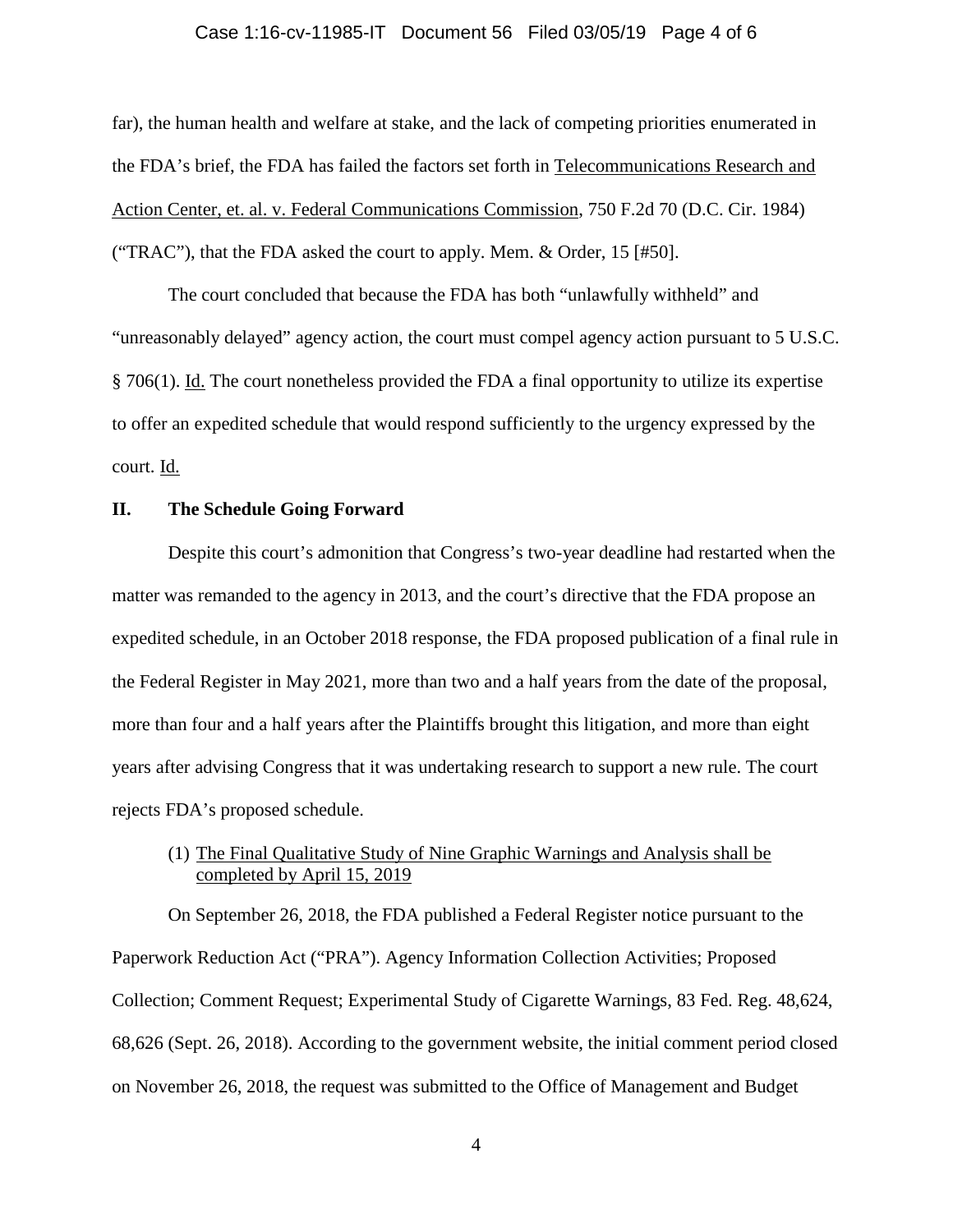#### Case 1:16-cv-11985-IT Document 56 Filed 03/05/19 Page 5 of 6

Review on December 18, 2018, and a second comment period closed on January 22, 2019. Agency Information Collection Activities; Submission for Office of Management and Budget Review; Comment Request; Experimental Study of Cigarette Warnings,

https://www.regulations.gov/document?D=FDA-2018-N-3552-0015. (last visited Mar. 5, 2019). The only comment received was from Plaintiffs here. Id. The court finds no reason for further delay.

As Defendant has previously conceded, the PRA requires OMB to respond to an agency's request within 60 days. [#48], citing 44 U.S.C. § 3507(c)(2), (c)(3). Where OMB has failed to timely respond, the FDA "may request, and OMB shall assign without further delay, an OMB control number . . . ." Id., citing 5 C.F.R. § 1320.10(c). Defendant also has acknowledged that the anticipated data collection will take place over 15 days. Def. Proposed Schedule, 5 [#53]. Defendant has provided no reason why review of that data should take an extensive period of time. Accordingly, Defendant shall take all steps necessary to obtain an OMB control number without further delay, and shall complete the study and analysis by April 15, 2019.

## (2) The Proposed Rule Shall Be Submitted for Publication in the Federal Register by August 15, 2019

Defendant proposes a nine months period from completion of the final study to submission of a proposed rule for publication. [#53]. This proposed post-study timeline for drafting and reviewing the rule cannot be squared with the Congressional mandate of a total two year period for promulgation of a rule. Moreover, as Plaintiffs point out, in light of all the work the Agency has already completed, an additional eleven month period for this stage of review is not warranted, and further delays based on OMB review can and must be avoided in light of Congress's directive and this court's order.

5